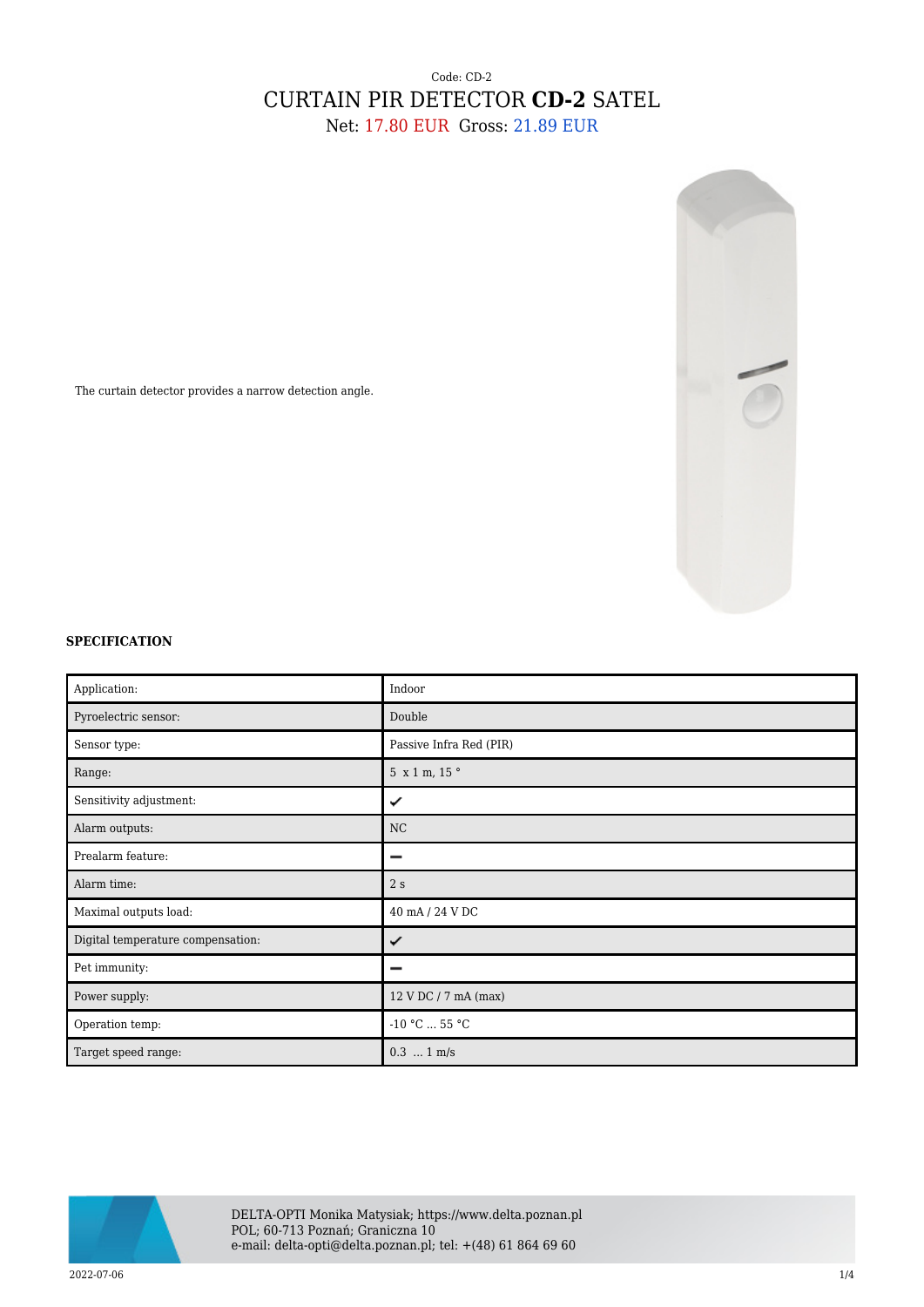| Main features:        | • Curtain lens<br>• digital detection algorithm with temperature compensation for high immunity to<br>false alarms and repeatability of parameters<br>• Monitoring of motion detection system<br>• Supply voltage control<br>• Tamper detection - opening the enclosure, removing from mounting surface<br>• LED indication<br>• Compliance to EN 50130-4, EN 50130-5 standards<br>• Environmental class EN 50130-5 : II |
|-----------------------|--------------------------------------------------------------------------------------------------------------------------------------------------------------------------------------------------------------------------------------------------------------------------------------------------------------------------------------------------------------------------------------------------------------------------|
| Color:                | White                                                                                                                                                                                                                                                                                                                                                                                                                    |
| Weight:               | $0.022$ kg                                                                                                                                                                                                                                                                                                                                                                                                               |
| Dimensions:           | 105 x 25 x 20 mm                                                                                                                                                                                                                                                                                                                                                                                                         |
| Manufacturer / Brand: | <b>SATEL</b>                                                                                                                                                                                                                                                                                                                                                                                                             |
| Guarantee:            | 2 years                                                                                                                                                                                                                                                                                                                                                                                                                  |

## **PRESENTATION**

## Internal view:







DELTA-OPTI Monika Matysiak; https://www.delta.poznan.pl POL; 60-713 Poznań; Graniczna 10 e-mail: delta-opti@delta.poznan.pl; tel: +(48) 61 864 69 60

2022-07-06 2/4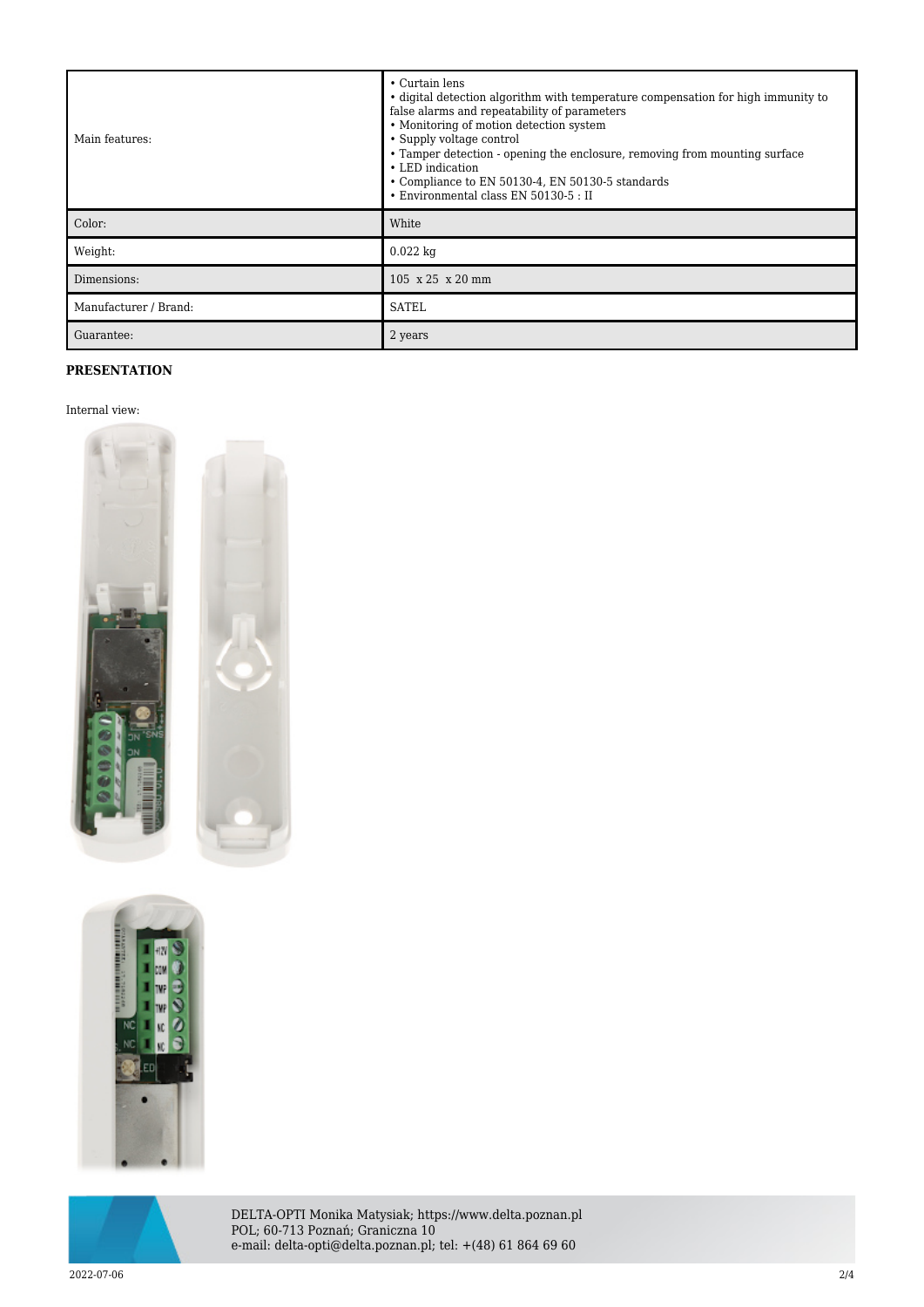Description of particular elements of the device:



1. cable terminals

+12V Power supply

COM - Ground

TMP - TAMPER output

NC - Alarm output

2. LED indication

3. potentiometer for detection sensitivity adjustment

4. tamper contact Mounting side view:



Detector range:



DELTA-OPTI Monika Matysiak; https://www.delta.poznan.pl POL; 60-713 Poznań; Graniczna 10 e-mail: delta-opti@delta.poznan.pl; tel: +(48) 61 864 69 60

2022-07-06 3/4